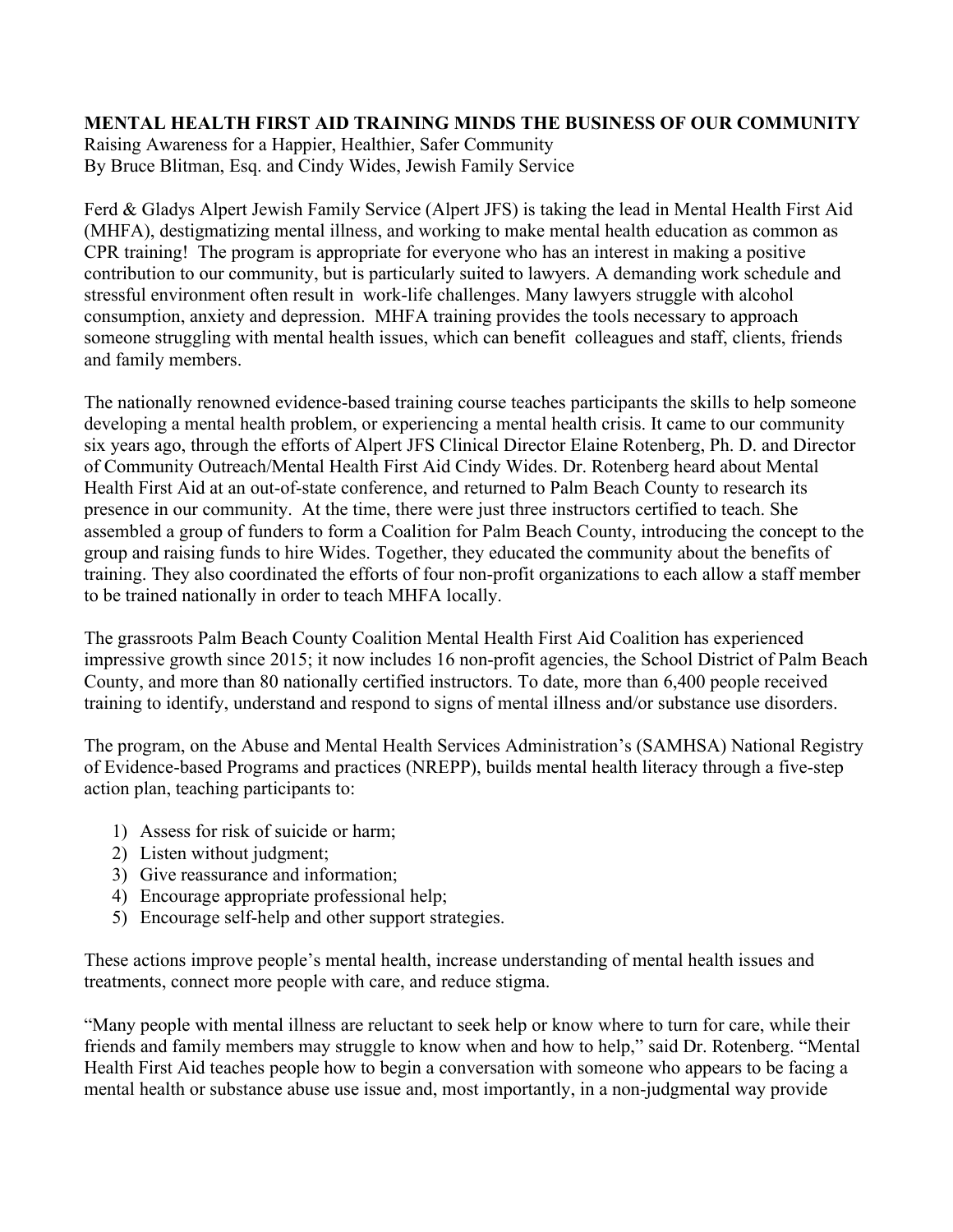support and encouragement so they can get the assistance they need."

Mental Health First Aid is a public education and prevention tool that is available to adults of all ages at all stages in life. With the restrictions of COVID-19, trainings have gone virtual. Recently, participants from Bethesda Nursing School, AmeriCorps Volunteers, Career Source of Palm Beach County, Keiser University, The Breakers Hotel, Palm Beach County Bar Association, and Alpert JFS staff and supporters completed the program online. They join a network of more than two million individuals nationally who have made the commitment to be the difference in the lives of friends, family, neighbors, colleagues and the public.

"I am proud to say that Alpert JFS is the hub for MHFA training in Palm Beach County, and delighted to share that I have personally taught more than 130 classes with approximately 3,700 participants," said Wides. "Among the skills taught to participants are how to be a reassuring presence, rather than giving advice, which allows the person having a challenge to trust the person offering guidance."

Wides was recently honored with a Champion Award from The Palm Beach County Behavioral Health Coalition (PBCBHC). She was also presented with a Community Voices Award for Delivery of Exemplary Community Education from The Palm Beach County Action Alliance for Mental Health in 2018.

The testimonials from program participants speak for themselves:

As a local Bar Association participant stated, *"The online course materials were excellent, and provided a strong foundation for the engaging and highly interactive virtual training session that followed. I believe that this important course has provided me with the tools, resources, and confidence that I will need to provide initial help to someone experiencing a mental health or substance use challenge."*

A university student shared*, "The day after I completed the training, my usually reliable friend didn't come to church services, which was out of character. My roommate and I were concerned because we knew she was struggling with depression and anxiety, so we texted her. She responded that she was having a really bad time and had decide to stay home. It was a red flag, so we left early and went to see her. As soon as we walked into her apartment, the action plan I had learned in the training clicked in. She is working with a counselor and doing much better now. She still has her ups and downs, but when I see her, she seems to be dealing well with her challenges. I'm not sure how differently things would have gone if I hadn't had a plan to follow in that situation…but thanks to my Mental Health First Aid training, I didn't have to find out."*

A police lieutenant said, *"I wish that every corrections officer could receive mental health first aid training. I believe that our corrections system would be better because of it; the inmates would benefit, the officers would benefit and, ultimately, our communities would benefit."* 

A corporate CEO stated, *"What struck me most about Mental Health First Aid is the interest it generates among people who don't have a direct connection to the mental health field. This is a program that can move us beyond usual constituencies to truly build a health community."*